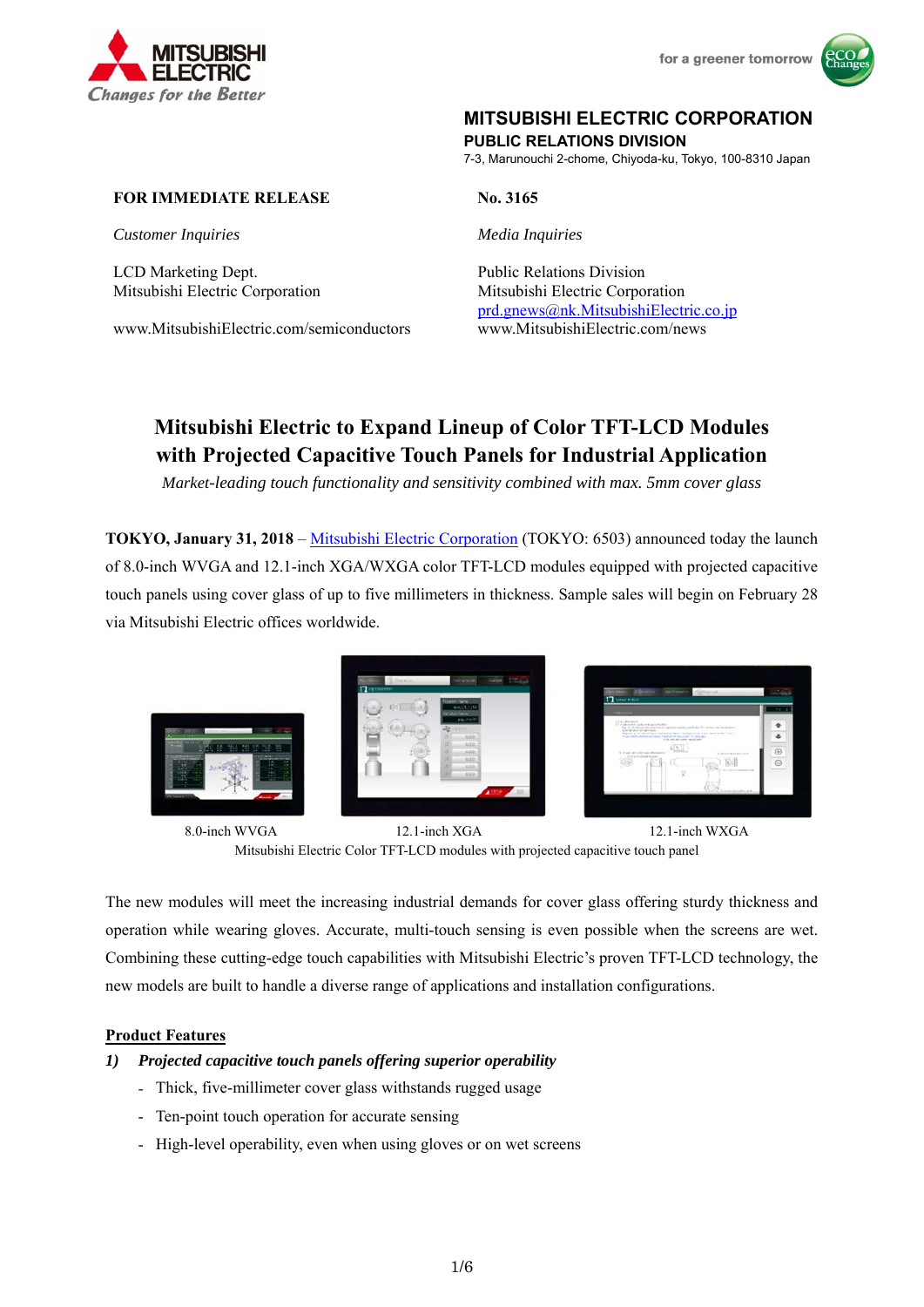# *2) Total touch-panel solution*

- One-stop solution for TFT-LCD, touch panel and touch-control board
- Optional optical bonding (resin bonding of the TFT-LCD module, touch-panel sensor and cover glass for clearer images in bright light)
- Tempered cover glass and anti-reflection/anti-smudge surface treatment for wide-ranging use
- Factory-installed TFT-LCD, PCAP touch panel, cover glass and touch controller offer superior reliability

| Product                                                                  | Model          | Display<br>Size  | Resolution  | <b>Brightness</b><br>$(cd/m^2)$ | Viewing Angles (°)<br>(U/D), (L/R) | Shipment             |  |
|--------------------------------------------------------------------------|----------------|------------------|-------------|---------------------------------|------------------------------------|----------------------|--|
|                                                                          | AA080MB01ADA11 | 8.0-inch         | <b>WVGA</b> | 900                             | 80/80, 80/80                       | February<br>28, 2018 |  |
|                                                                          | AA080MB11ADA11 |                  |             | 1200                            | 80/80, 80/80                       |                      |  |
| TFT-LCD<br>Modules<br>with<br>Projected<br>Capacitive<br>Touch<br>Panels | AA121XN01DDE11 | $12.1 -$<br>inch | <b>XGA</b>  | 500                             | 80/80, 80/80                       |                      |  |
|                                                                          | AA121XN11DDE11 |                  |             | 1000                            | 80/80, 80/80                       |                      |  |
|                                                                          | AA121XP01DDE11 |                  |             | 400                             | 85/85, 85/85                       |                      |  |
|                                                                          | AA121XP13DDE11 |                  |             | 800                             | 85/85, 85/85                       |                      |  |
|                                                                          | AA121TD01DDE11 |                  |             |                                 | 600                                | 80/60, 80/80         |  |
|                                                                          | AA121TD11DDE11 |                  |             | <b>WXGA</b>                     | 1200                               | 80/60, 80/80         |  |
|                                                                          | AA121TH01DDE11 |                  |             |                                 | 400                                | 85/85, 85/85         |  |
|                                                                          | AA121TH11DDE11 |                  |             | 800                             | 85/85, 85/85                       |                      |  |

### **Sample Sale Schedule**

# **Projected Capacitive Touch (PCAP)**

Capacitive touch is a touch screen technology that uses two perpendicular layers of conductive material to form a grid. When electric current is applied, a uniform electrostatic field is created. The touch of a finger or other conductive object distorts the field, allowing the system to accurately track movement across the screen at multiple points. This technology is commonly used in smartphones and tablets.

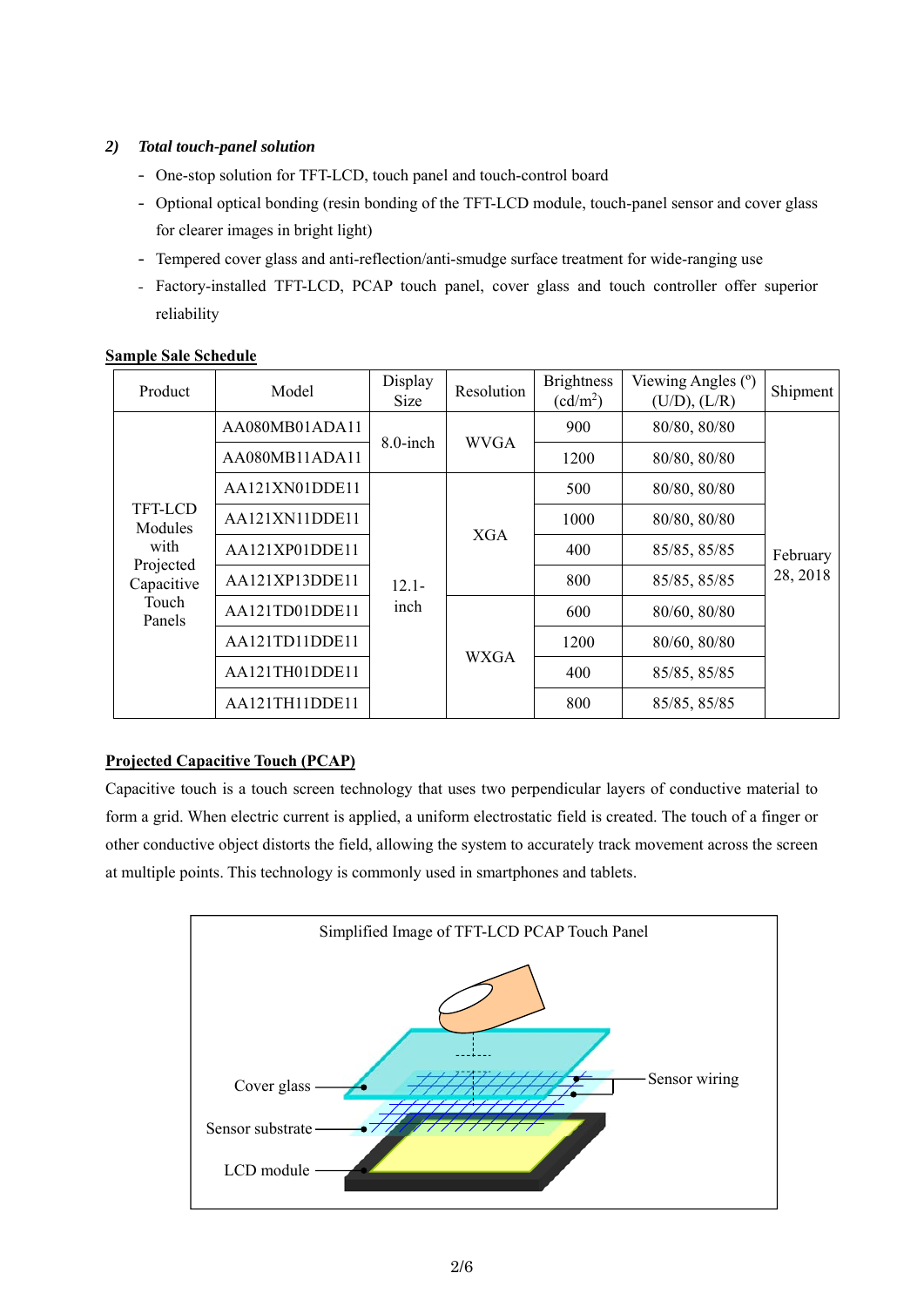| Display Size | Resolution  | <b>Brightness</b><br>$(cd/m^2)$ | Viewing angles $(°)$<br>(U/D), (L/R)                                                                                                                                                                                                                                                                                         | Model                 |
|--------------|-------------|---------------------------------|------------------------------------------------------------------------------------------------------------------------------------------------------------------------------------------------------------------------------------------------------------------------------------------------------------------------------|-----------------------|
| $6.5$ -inch  | <b>VGA</b>  | 1000                            | 80/60, 80/80                                                                                                                                                                                                                                                                                                                 | AA065VE11ADA11        |
|              |             | 800                             | 85/85, 85/85                                                                                                                                                                                                                                                                                                                 | AA070MC01ADA11        |
| $7.0$ -inch  | <b>WVGA</b> | 1000                            | 85/85, 85/85                                                                                                                                                                                                                                                                                                                 | AA070MC11ADA11        |
|              |             | 800                             | 60/80, 80/80                                                                                                                                                                                                                                                                                                                 | AA070ME01ADA11        |
|              |             | 1200                            | 60/80, 80/80<br>80/80, 80/80<br>80/80, 80/80<br>85/85, 85/85<br>80/60, 80/80<br>80/60, 80/80<br>85/85, 85/85<br>85/85, 85/85<br>80/60, 80/80<br>80/60, 80/80<br>85/85, 85/85<br>85/85, 85/85<br>80/80, 80/80<br>80/80, 80/80<br>85/85, 85/85<br>85/85, 85/85<br>80/60, 80/80<br>80/60, 80/80<br>85/85, 85/85<br>85/85, 85/85 | AA070ME11ADA11        |
|              |             | 900                             |                                                                                                                                                                                                                                                                                                                              | AA080MB01ADA11        |
| 8.0-inch     | <b>WVGA</b> | 1200                            |                                                                                                                                                                                                                                                                                                                              | AA080MB11ADA11        |
|              |             | 400                             |                                                                                                                                                                                                                                                                                                                              | AA084SC01ADA11        |
|              | <b>SVGA</b> | 400                             |                                                                                                                                                                                                                                                                                                                              | AA084SD01ADA11        |
|              |             | 900                             |                                                                                                                                                                                                                                                                                                                              | AA084SD11ADA11        |
| 8.4-inch     | <b>XGA</b>  | 500                             |                                                                                                                                                                                                                                                                                                                              | AA084XD01ADA11        |
|              |             | 800                             |                                                                                                                                                                                                                                                                                                                              | AA084XD11ADA11        |
|              |             | 400                             |                                                                                                                                                                                                                                                                                                                              | AA084XE01ADA11        |
|              |             | 800                             | 80/80, 80/80                                                                                                                                                                                                                                                                                                                 | AA084XE11ADA11        |
| $10.6$ -inch | <b>WXGA</b> | 800                             |                                                                                                                                                                                                                                                                                                                              | AA106TA01DDA11        |
|              |             | 800                             |                                                                                                                                                                                                                                                                                                                              | AA106TA11DDA11        |
|              |             | 500                             |                                                                                                                                                                                                                                                                                                                              | AA121XN01DDE11        |
|              | <b>XGA</b>  | <b>1000</b>                     |                                                                                                                                                                                                                                                                                                                              | AA121XN11DDE11        |
|              |             | 400                             |                                                                                                                                                                                                                                                                                                                              | AA121XP01DDE11        |
| 12.1-inch    |             | 800                             |                                                                                                                                                                                                                                                                                                                              | <b>AA121XP13DDE11</b> |
|              | <b>WXGA</b> | 600                             |                                                                                                                                                                                                                                                                                                                              | AA121TD01DDE11        |
|              |             | 1200                            |                                                                                                                                                                                                                                                                                                                              | AA121TD11DDE11        |
|              |             | 400                             |                                                                                                                                                                                                                                                                                                                              | AA121TH01DDE11        |
|              |             | 800                             |                                                                                                                                                                                                                                                                                                                              | AA121TH11DDE11        |
| $19.0$ -inch | <b>SXGA</b> | 400                             |                                                                                                                                                                                                                                                                                                                              | AA190EB02DDE11        |

**Lineup of Color TFT-LCD Modules with Projected Capacitive Touch Panels** (new models in bold)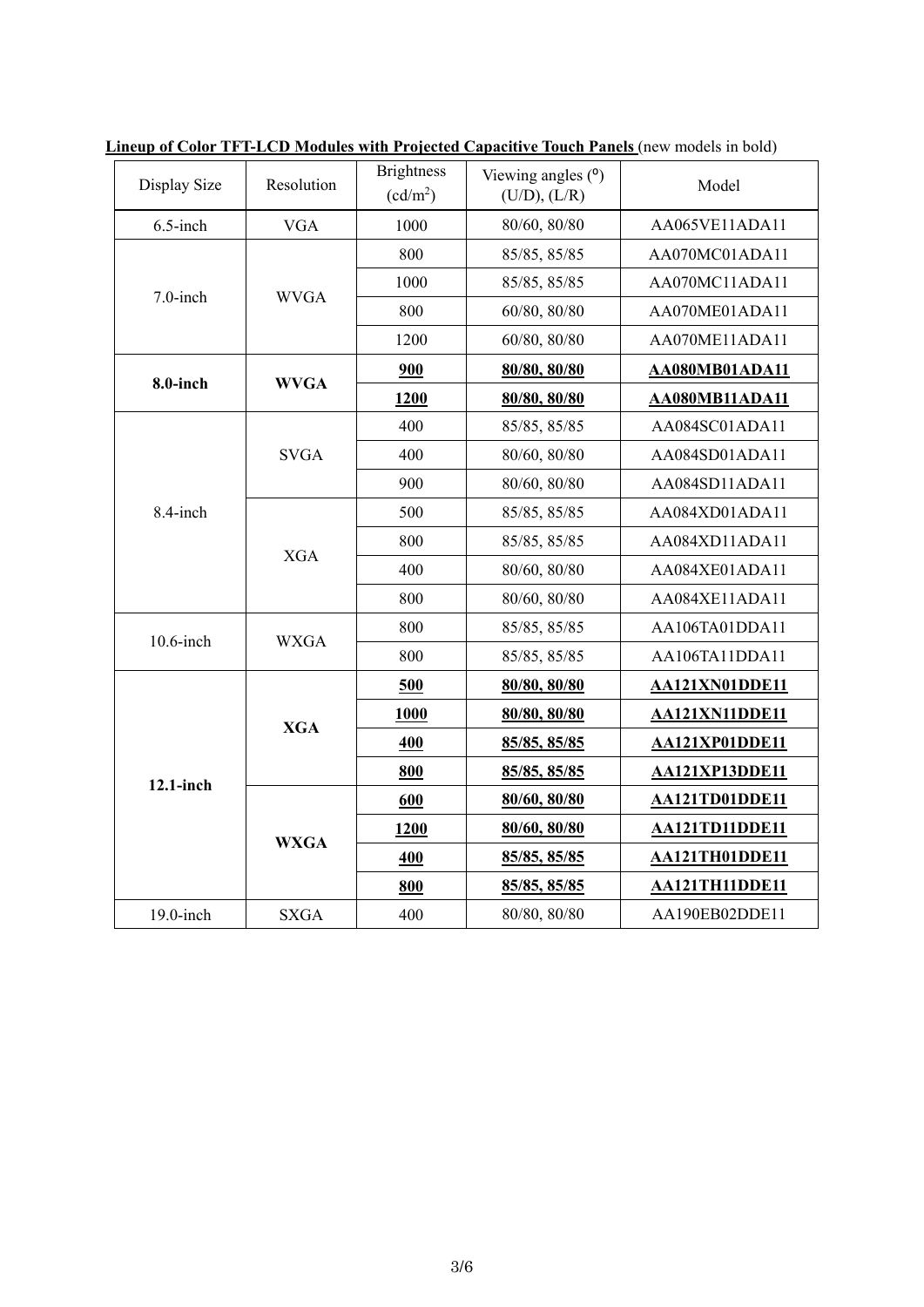# **Specifications**

| Model                                   |                         | AA080MB01ADA11                   | AA080MB11ADA11                            |  |  |
|-----------------------------------------|-------------------------|----------------------------------|-------------------------------------------|--|--|
| Display size/resolution                 |                         | 20.3cm (8.0 inches) WVGA         |                                           |  |  |
| Display area (mm)                       |                         | 174.0 (H) $\times$ 104.4 (V)     |                                           |  |  |
| Number of dots                          |                         | $800$ (H) $\times$ 480 (V)       |                                           |  |  |
| Pixel pitch (mm)                        |                         | $0.2175$ (H) $\times$ 0.2175 (V) |                                           |  |  |
| Contrast ratio                          |                         | 700:1                            |                                           |  |  |
| Luminance $(cd/m^2)$                    |                         | 900                              | 1200                                      |  |  |
| Viewing angles (°)<br>$(U/D)$ , $(L/R)$ |                         | 80/80, 80/80                     |                                           |  |  |
|                                         | Colors                  |                                  | 262K (6 bits/color), 16.7M (8 bits/color) |  |  |
|                                         | LED driver              | Implemented                      |                                           |  |  |
| Electrical interface                    |                         | LVDS 6/8 bits                    |                                           |  |  |
|                                         | W                       | 212.0 (LCD: 192.0)               |                                           |  |  |
| <b>Size</b>                             | H                       | 142.0 (LCD: 122.0)               |                                           |  |  |
| (mm)                                    | D                       | 14.1 (LCD: $8.9$ ) <sup>*</sup>  |                                           |  |  |
| Operational temperatures (°C)           |                         | $-30$ to $+70$                   |                                           |  |  |
| Storage temperatures (°C)               |                         | $-30$ to $+80$                   |                                           |  |  |
|                                         | Glass thickness (mm)    | Up to $5$                        |                                           |  |  |
|                                         | Black mask printing     | Available                        |                                           |  |  |
|                                         | Strengthening treatment | Available                        |                                           |  |  |
| Low-reflection treatment                |                         | Available                        |                                           |  |  |
| Anti-smudge treatment                   |                         | Available                        |                                           |  |  |
| Optical bonding                         |                         | Available                        |                                           |  |  |
| Controller interface                    |                         | <b>USB</b>                       |                                           |  |  |
| Operating systems <sup>7</sup>          |                         | Windows7/8.1/10 and Linux        |                                           |  |  |

\* Depends on cover glass thickness (1.1 mm thickness in this example)

\*\* Support for other operating systems is available upon request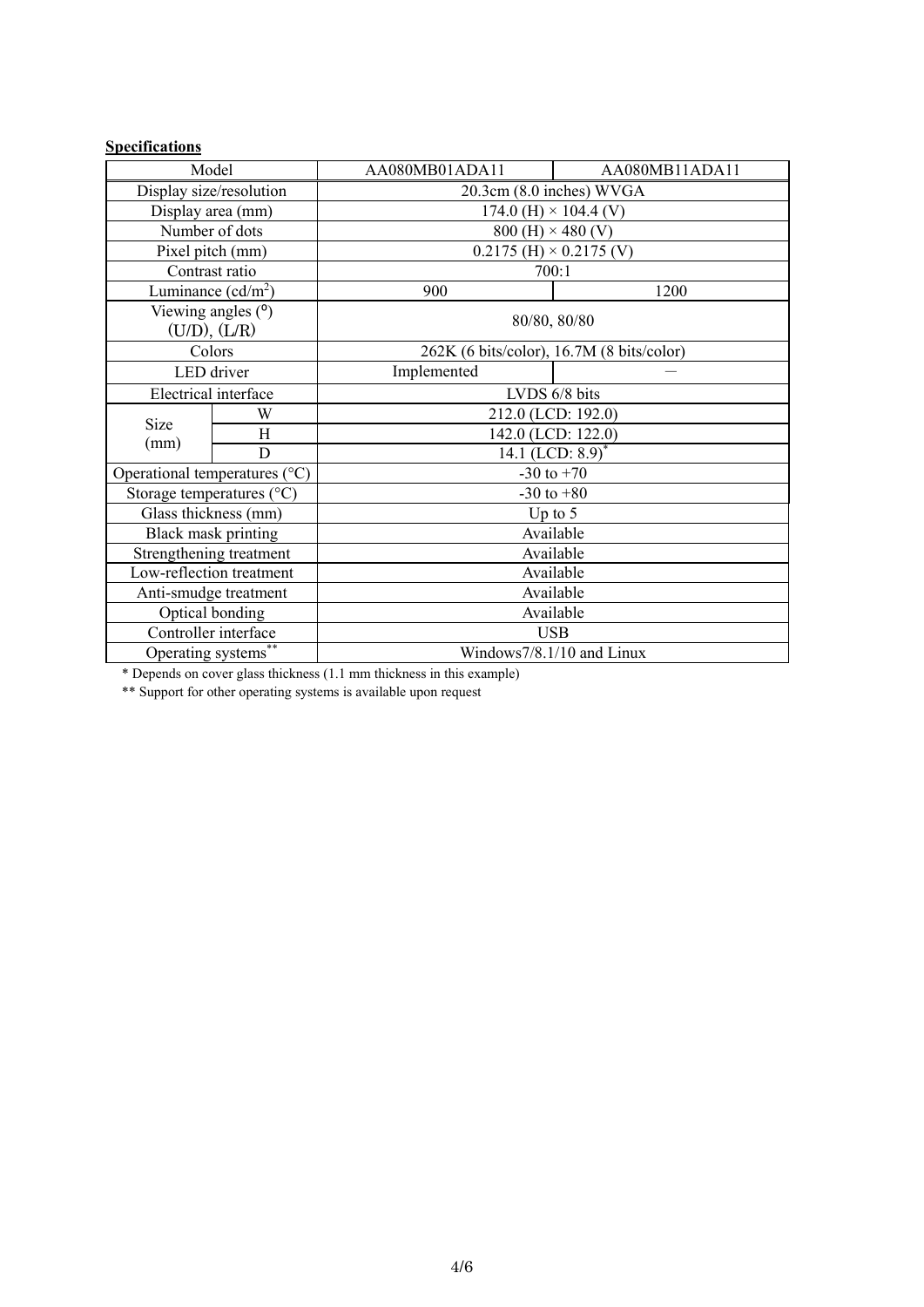| Model                     |                      | AA121XN01                                 | AA121XN11                       | AA121XP01    | AA121XP13 |  |  |
|---------------------------|----------------------|-------------------------------------------|---------------------------------|--------------|-----------|--|--|
|                           |                      | DDE11                                     | DDE11                           | DDE11        | DDE11     |  |  |
| Display size/resolution   |                      | 31cm (12.1 inches) XGA                    |                                 |              |           |  |  |
|                           | Display area (mm)    | 245.76 (H) $\times$ 184.32 (V)            |                                 |              |           |  |  |
|                           | Number of dots       | 1024 (H) $\times$ 768 (V)                 |                                 |              |           |  |  |
| Pixel pitch (mm)          |                      | $0.240$ (H) $\times$ 0.240 (V)            |                                 |              |           |  |  |
|                           | Contrast ratio       | 800:1                                     |                                 | 1000:1       |           |  |  |
|                           | Luminance $(cd/m^2)$ | 500                                       | 1000                            | 400          | 800       |  |  |
|                           | Viewing angles $(°)$ |                                           |                                 |              |           |  |  |
| $(U/D)$ , $(L/R)$         |                      | 80/80, 80/80                              |                                 | 85/85, 85/85 |           |  |  |
|                           | Colors               | 262K (6 bits/color), 16.7M (8 bits/color) |                                 |              |           |  |  |
| LED driver                |                      | Implemented                               |                                 | Implemented  |           |  |  |
|                           | Electrical interface | LVDS 6/8 bits                             |                                 |              |           |  |  |
| W                         |                      | 281.8 (LCD: 260.5)                        |                                 |              |           |  |  |
| Size<br>(mm)              | H                    | 220.8 (LCD: 203)                          |                                 |              |           |  |  |
|                           | D                    |                                           | 15.1 (LCD: $9.5$ ) <sup>*</sup> |              |           |  |  |
| Operational temperatures  |                      | $-30$ to $+70$                            |                                 |              |           |  |  |
| $(^{\circ}C)$             |                      |                                           |                                 |              |           |  |  |
| Storage temperatures (°C) |                      | $-30$ to $+80$                            |                                 |              |           |  |  |
| Glass thickness (mm)      |                      | Up to $5$                                 |                                 |              |           |  |  |
|                           | Black mask printing  | Available                                 |                                 |              |           |  |  |
| Strengthening treatment   |                      | Available                                 |                                 |              |           |  |  |
| Low-reflection treatment  |                      | Available                                 |                                 |              |           |  |  |
| Anti-smudge treatment     |                      | Available                                 |                                 |              |           |  |  |
| Optical bonding           |                      | Available                                 |                                 |              |           |  |  |
| Controller interface      |                      | <b>USB</b>                                |                                 |              |           |  |  |
| Operating systems**       |                      | Windows7/8.1/10 and Linux                 |                                 |              |           |  |  |